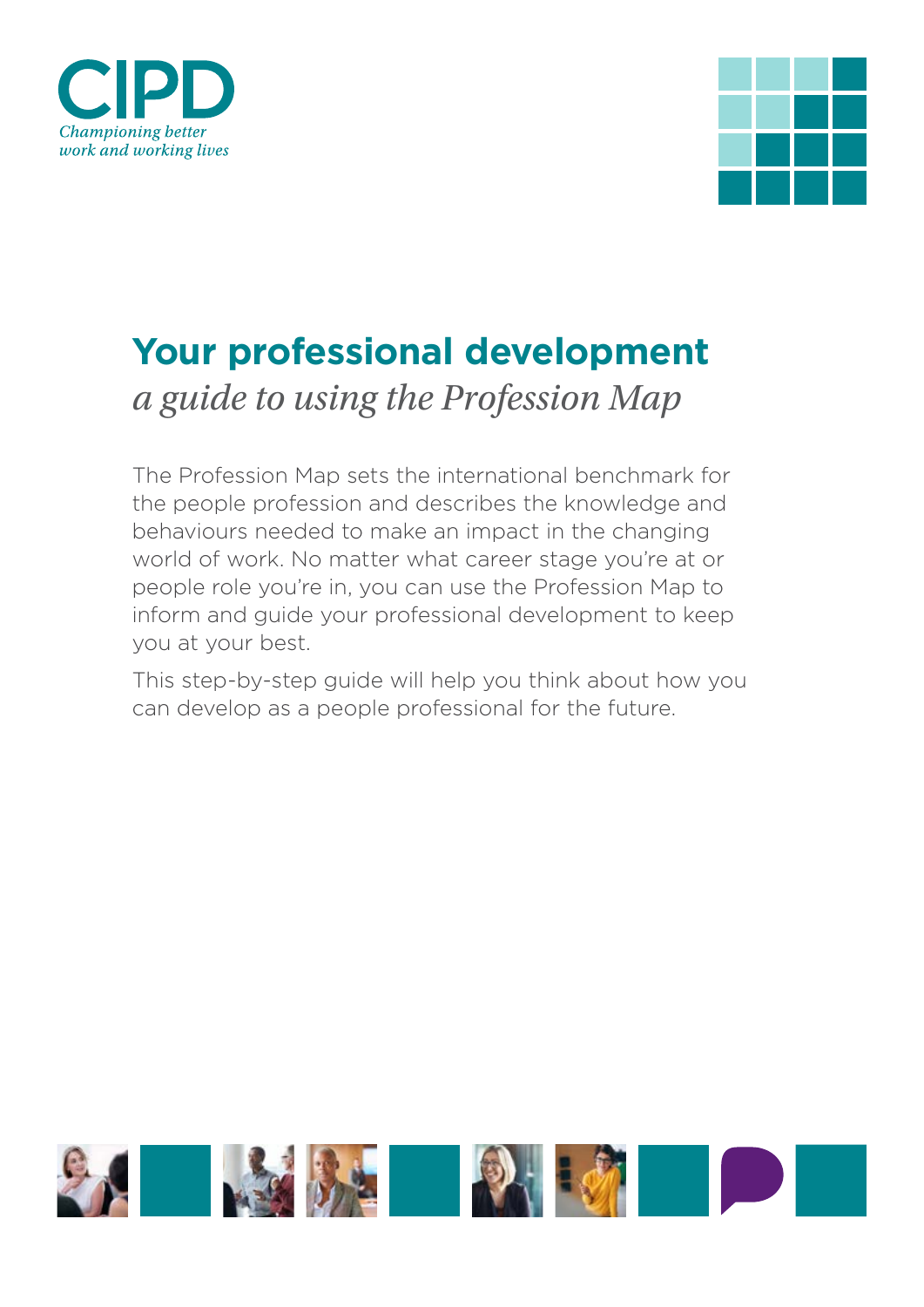## **Step 1**

#### Map the role to one of the four levels

Within the **Pro[fession Map](https://peopleprofession.cipd.org/profession-map)**, the standards sit at four levels, each describing a different level of impact people professionals have in the work they do. The [Find your level](https://peopleprofession.cipd.org/find-your-level) section provides a summary and a more detailed description of the levels. Read the levels descriptions and decide which level your current work best aligns to, and therefore which level to review yourself at. If you want to progress and increase your impact, you may wish to review yourself at the next level up as well.



Foundation level: Tactical, day-to-day work, delivering immediate and short-term outcomes.



Associate level: Operational work, influencing colleagues and customers to deliver short-term value.



Chartered Member level: Thinking at a strategic level, delivering work that has complexity, and working with and influencing a range of stakeholders to create medium-term value for the organisation.



Chartered Fellow level: Thinking and working at a strategic level, influencing stakeholders across the profession to create long-term organisation value.

## **Step 2**

#### Read the standards for your chosen level

- Core knowledge
- Core behaviours
- Specialist knowledge (only relevant if you want to review your knowledge of a particular people specialism).

## **Step 3**

#### Identify the key standards for the role

Reflect on your current level of knowledge for the core knowledge standards, and your current approach for the behaviour standards at your chosen level. If you are in a specialist role or are looking to broaden or deepen your technical expertise, you should also explore the relevant specialist knowledge standards at your chosen level. The following questions will help:

- Which standards are vital to my work now and in the foreseeable future?
- Which standards do I apply and demonstrate consistently to have impact?
- In which standards do others see me as an expert or role model, and seek my support?
- Where do I have knowledge gaps which, if filled, would enable me to have greater impact now and in the future?
- Which behaviours do I feel less confident in? Which ones take conscious effort and hard work?

Use the insights you gain to inform your professional development plan. We suggest you identify up to three development priorities or objectives to focus on at any time. Remember to think about maximising your strengths as well as addressing development gaps, and make use of a range of development opportunities – particularly work-based and peer learning.